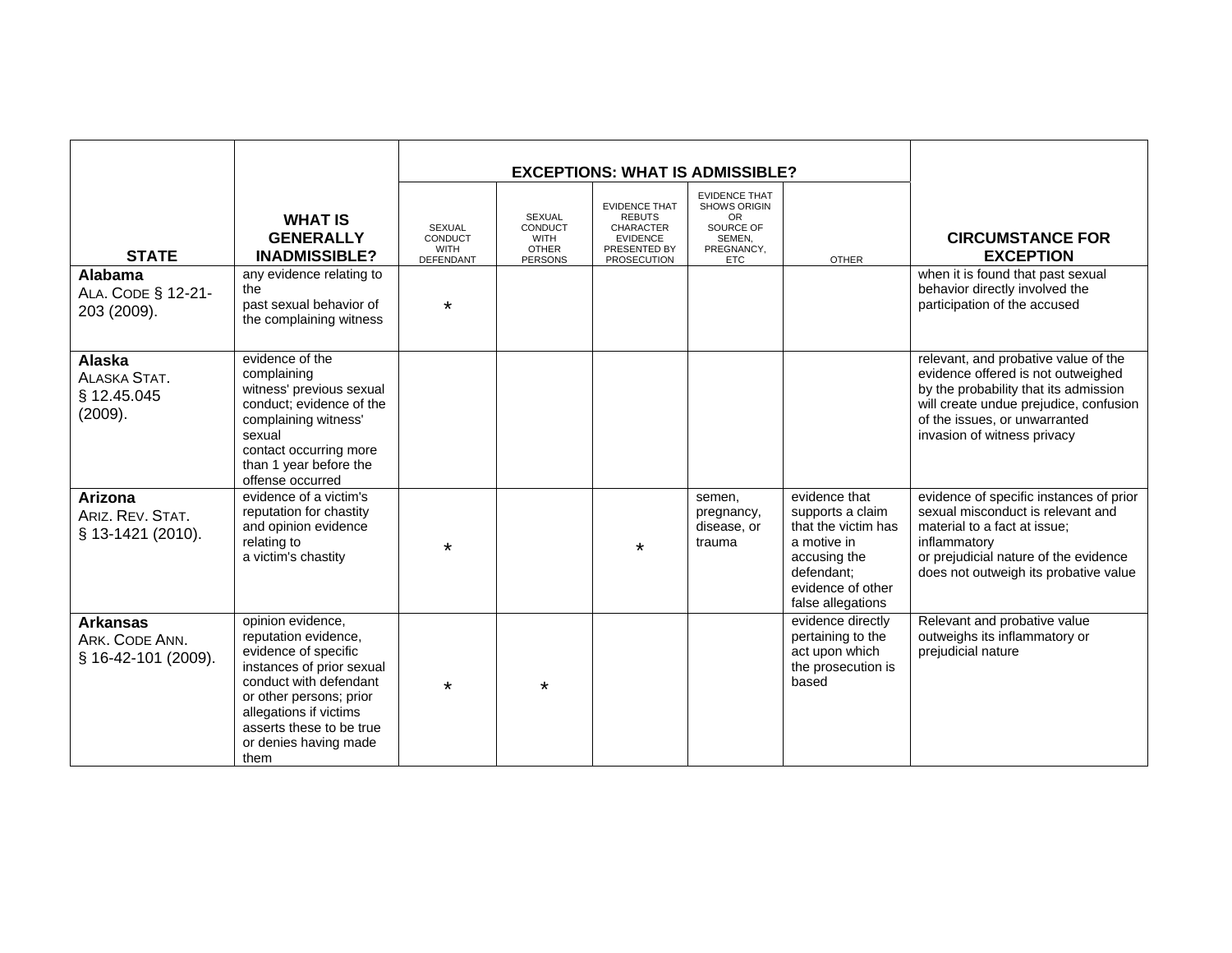|                                                            |                                                                                                                                                                             |                                               |                                                                           | <b>EXCEPTIONS: WHAT IS ADMISSIBLE?</b>                                                                      |                                                                                                       |                                                                                                                                                                                               |                                                                     |
|------------------------------------------------------------|-----------------------------------------------------------------------------------------------------------------------------------------------------------------------------|-----------------------------------------------|---------------------------------------------------------------------------|-------------------------------------------------------------------------------------------------------------|-------------------------------------------------------------------------------------------------------|-----------------------------------------------------------------------------------------------------------------------------------------------------------------------------------------------|---------------------------------------------------------------------|
| <b>STATE</b>                                               | <b>WHAT IS</b><br><b>GENERALLY</b><br><b>INADMISSIBLE?</b>                                                                                                                  | <b>SEXUAL</b><br>CONDUCT<br>WITH<br>DEFENDANT | <b>SEXUAL</b><br>CONDUCT<br><b>WITH</b><br><b>OTHER</b><br><b>PERSONS</b> | <b>EVIDENCE THAT</b><br><b>REBUTS</b><br><b>CHARACTER</b><br><b>EVIDENCE</b><br>PRESENTED BY<br>PROSECUTION | <b>EVIDENCE THAT</b><br><b>SHOWS ORIGIN</b><br>OR.<br>SOURCE OF<br>SEMEN.<br>PREGNANCY,<br><b>ETC</b> | <b>OTHER</b>                                                                                                                                                                                  | <b>CIRCUMSTANCE FOR</b><br><b>EXCEPTION</b>                         |
| California<br>CAL. EVID. CODE<br>§ 1103 (2009).            | opinion evidence,<br>reputation evidence, and<br>evidence of specific<br>instances of the<br>complaining witness'<br>sexual conduct to prove<br>consent, manner of<br>dress | $\star$                                       |                                                                           | $\star$                                                                                                     |                                                                                                       | any evidence<br>offered to attack<br>the credibility of<br>the complaining<br>witness or to<br>prove conduct of<br>the victim in<br>conformity with<br>the character or<br>trait of character | Relevance                                                           |
| Colorado<br>COLO. REV. STAT.<br>§ 18-3-407 (2009).         | evidence of specific<br>instances of the victim's<br>prior or subsequent<br>sexual conduct, opinion<br>evidence or reputation<br>evidence of the victim's<br>sexual conduct | $\star$                                       |                                                                           |                                                                                                             | semen,<br>pregnancy,<br>disease, or<br>any similar<br>evidence of<br>sexual<br>intercourse            | history of false<br>reporting of sexual<br>assaults                                                                                                                                           | relevant to a material issue to the<br>case                         |
| <b>Connecticut</b><br>CONN. GEN. STAT.<br>§ 54-86f (2008). | evidence of the sexual<br>conduct of the victim                                                                                                                             | *                                             |                                                                           | $\star$                                                                                                     | semen,<br>disease,<br>pregnancy or<br>injury                                                          | otherwise so<br>relevant and<br>material to a<br>critical issue in the<br>case that<br>excluding it would<br>violate the<br>defendant's<br>constitutional<br>rights                           | probative value of the evidence<br>outweighs its prejudicial effect |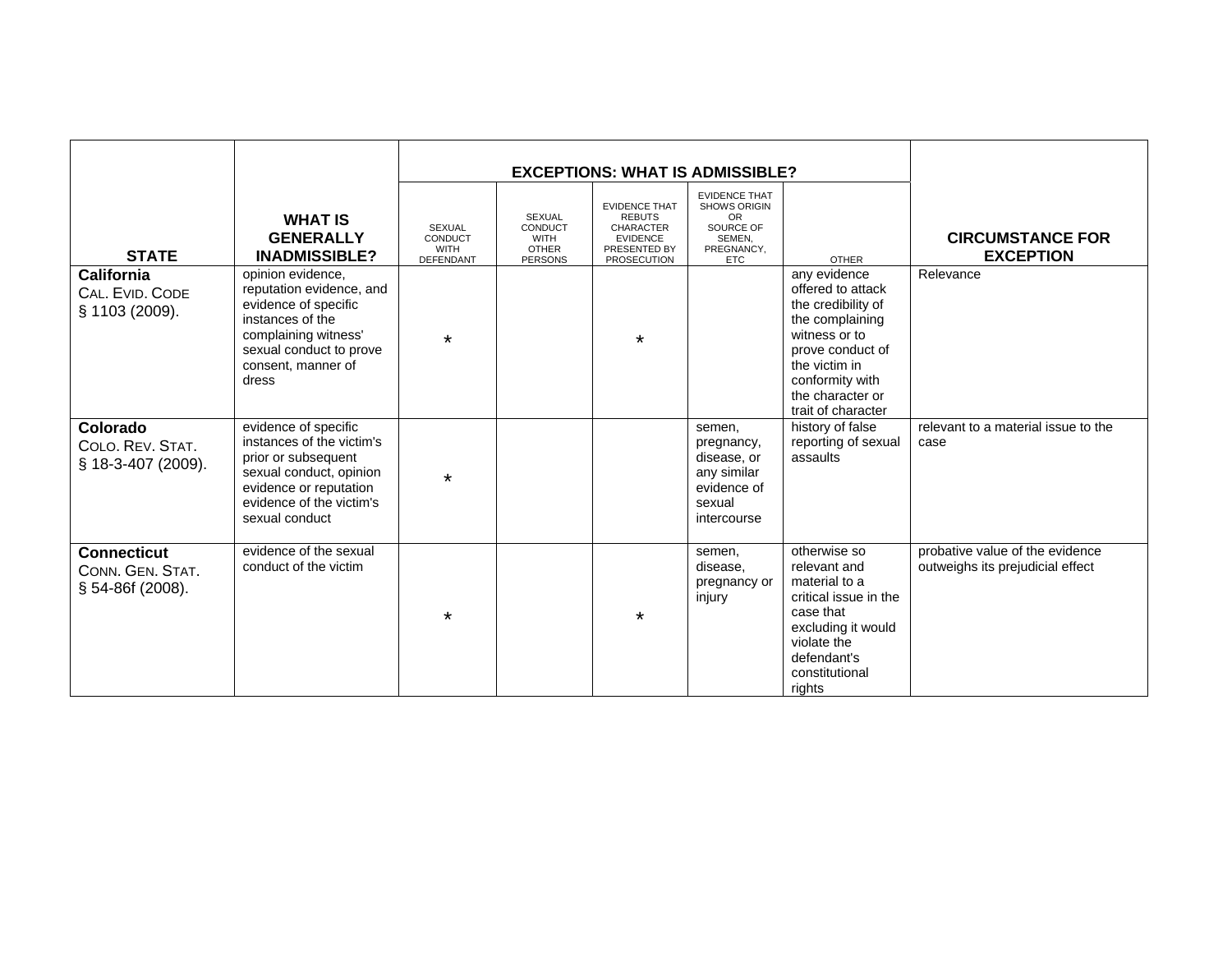|                                                                         |                                                                                                                                                                            |                                                      | <b>EXCEPTIONS: WHAT IS ADMISSIBLE?</b>                             |                                                                                                                    |                                                                                                             |                                                |                                                                                                                                                                                                                                             |
|-------------------------------------------------------------------------|----------------------------------------------------------------------------------------------------------------------------------------------------------------------------|------------------------------------------------------|--------------------------------------------------------------------|--------------------------------------------------------------------------------------------------------------------|-------------------------------------------------------------------------------------------------------------|------------------------------------------------|---------------------------------------------------------------------------------------------------------------------------------------------------------------------------------------------------------------------------------------------|
| <b>STATE</b>                                                            | <b>WHAT IS</b><br><b>GENERALLY</b><br><b>INADMISSIBLE?</b>                                                                                                                 | <b>SEXUAL</b><br>CONDUCT<br><b>WITH</b><br>DEFENDANT | SEXUAL<br>CONDUCT<br><b>WITH</b><br><b>OTHER</b><br><b>PERSONS</b> | <b>EVIDENCE THAT</b><br><b>REBUTS</b><br><b>CHARACTER</b><br><b>EVIDENCE</b><br>PRESENTED BY<br><b>PROSECUTION</b> | <b>EVIDENCE THAT</b><br><b>SHOWS ORIGIN</b><br><b>OR</b><br>SOURCE OF<br>SEMEN,<br>PREGNANCY,<br><b>ETC</b> | <b>OTHER</b>                                   | <b>CIRCUMSTANCE FOR</b><br><b>EXCEPTION</b>                                                                                                                                                                                                 |
| <b>Delaware</b><br>DEL. CODE ANN. TIT.<br>11, § 3509 (2009).            | opinion evidence,<br>reputation evidence and<br>evidence of specific<br>instances of sexual<br>conduct                                                                     | $\star$                                              |                                                                    | $\star$                                                                                                            |                                                                                                             |                                                | offered to attack the credibility of the<br>complaining witness                                                                                                                                                                             |
| <b>District of</b><br>Columbia<br>D.C. CODE § 22-<br>3021, 3022 (2009). | past sexual behavior,<br>reputation or opinion<br>evidence                                                                                                                 | *                                                    |                                                                    | $\star$                                                                                                            |                                                                                                             | constitutionally<br>required to be<br>admitted | relevant and that the probative value<br>of such evidence outweighs the<br>danger of unfair prejudice                                                                                                                                       |
| <b>Florida</b><br>FLA. STAT. § 794.022<br>(2009).                       | Specific instances of<br>prior consensual sexual<br>activity between the<br>victim and any person<br>other than the offender,<br>manner of dress                           |                                                      |                                                                    |                                                                                                                    | semen,<br>pregnancy,<br>injury, or<br>disease                                                               |                                                | evidence of sexual contacts with<br>others tends to establish a pattern of<br>conduct or behavior on the part of the<br>victim which is so similar to the<br>conduct or behavior in the case that it<br>is relevant to the issue of consent |
| Georgia<br>GA. CODE ANN. § 24-<br>2-3 (2009).                           | past sexual behavior of<br>the complaining witness<br>such as marital history,<br>mode of dress, general<br>reputation for<br>promiscuity, nonchastity,<br>or sexual mores | $\star$                                              |                                                                    |                                                                                                                    |                                                                                                             |                                                | evidence expected to be introduced<br>supports an inference that the<br>accused could have reasonably<br>believed that the complaining witness<br>consented                                                                                 |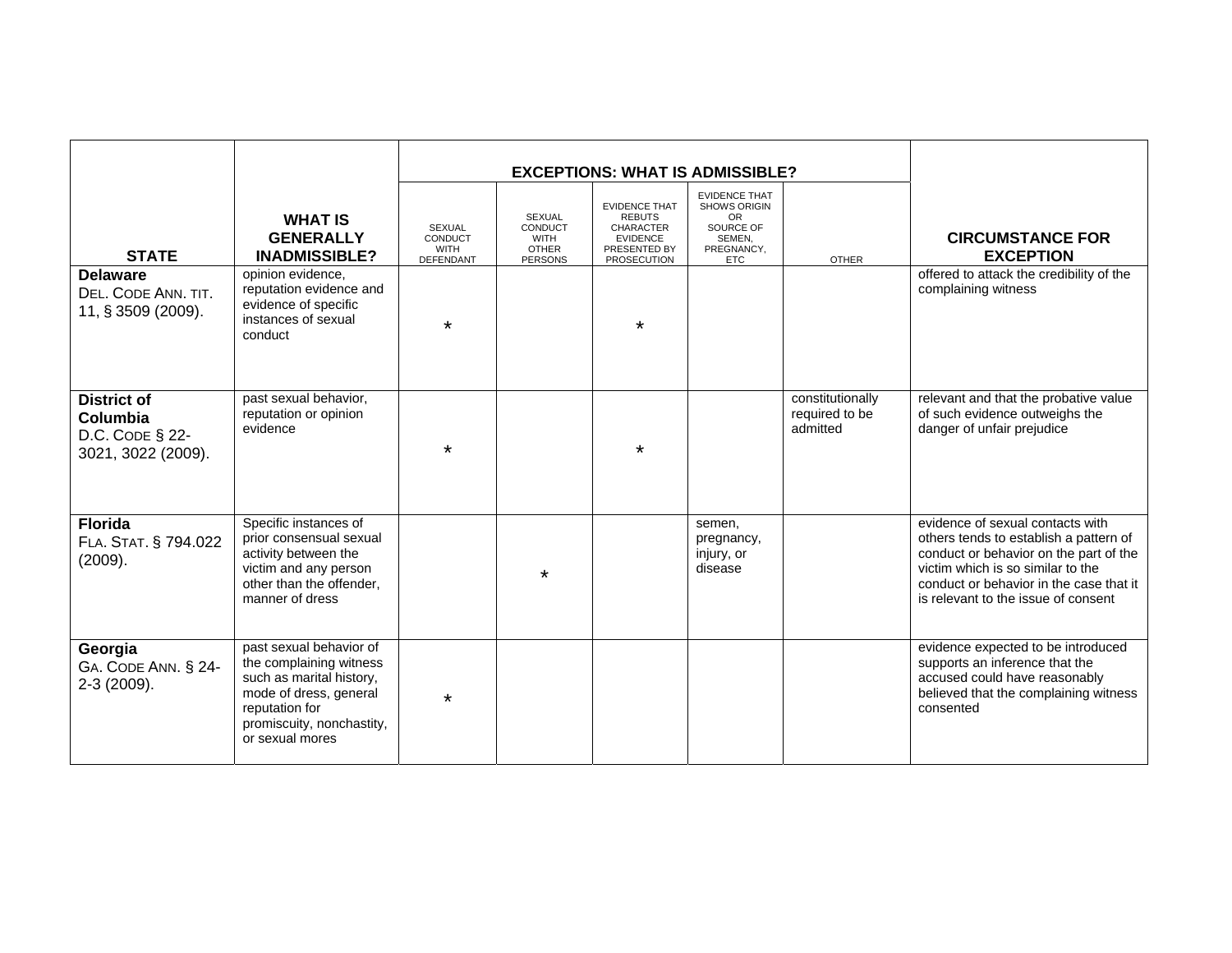|                                                                 |                                                                                        |                                               | <b>EXCEPTIONS: WHAT IS ADMISSIBLE?</b>                             |                                                                                                             |                                                                                                      |                                                                                                                |                                                                                                                                        |
|-----------------------------------------------------------------|----------------------------------------------------------------------------------------|-----------------------------------------------|--------------------------------------------------------------------|-------------------------------------------------------------------------------------------------------------|------------------------------------------------------------------------------------------------------|----------------------------------------------------------------------------------------------------------------|----------------------------------------------------------------------------------------------------------------------------------------|
| <b>STATE</b>                                                    | <b>WHAT IS</b><br><b>GENERALLY</b><br><b>INADMISSIBLE?</b>                             | SEXUAL<br>CONDUCT<br><b>WITH</b><br>DEFENDANT | SEXUAL<br>CONDUCT<br><b>WITH</b><br><b>OTHER</b><br><b>PERSONS</b> | <b>EVIDENCE THAT</b><br><b>REBUTS</b><br><b>CHARACTER</b><br><b>EVIDENCE</b><br>PRESENTED BY<br>PROSECUTION | <b>EVIDENCE THAT</b><br>SHOWS ORIGIN<br><b>OR</b><br>SOURCE OF<br>SEMEN.<br>PREGNANCY,<br><b>ETC</b> | <b>OTHER</b>                                                                                                   | <b>CIRCUMSTANCE FOR</b><br><b>EXCEPTION</b>                                                                                            |
| <b>Hawaii</b><br>HAW. REV. STAT. §<br>412 (2009).               | reputation or opinion<br>evidence of the past<br>sexual behavior to prove<br>character | $\star$                                       |                                                                    |                                                                                                             | Semen or<br>injury                                                                                   | Constitutionally<br>required to be<br>admitted                                                                 | relevant and that the probative value<br>of the evidence outweighs the danger<br>of unfair prejudice                                   |
| Idaho<br>IDAHO R. EVID. 412<br>(2009).                          | reputation or opinion<br>evidence or specific<br>instances of past sexual<br>behavior  | $\star$                                       | $\star$<br>(at the time<br>of the crime)                           |                                                                                                             | Semen or<br>injury                                                                                   | Constitutionally<br>required to be<br>admitted; previous<br>false allegations                                  | relevant and that the probative value<br>of such evidence outweighs the<br>danger of unfair prejudice                                  |
| <b>Illinois</b><br>725 ILL. COMP. STAT.<br>ANN. 5/115-7 (2010). | sexual activity or the<br>reputation                                                   | *                                             |                                                                    |                                                                                                             |                                                                                                      | Constitutionally<br>required to be<br>admitted                                                                 | relevant and the probative value of<br>the evidence outweighs the danger of<br>unfair prejudice                                        |
| <b>Indiana</b><br><b>IND. R. EVID. 412</b><br>(2009).           | evidence of past sexual<br>conduct, opinion, or<br>reputation evidence                 | $\star$                                       |                                                                    |                                                                                                             | Pregnancy                                                                                            | evidence which<br>shows that some<br>other person<br>committed the act:<br>conviction of a<br>crime to impeach | material to a fact at issue in the case<br>and that its inflammatory or<br>prejudicial nature does not outweigh<br>its probative value |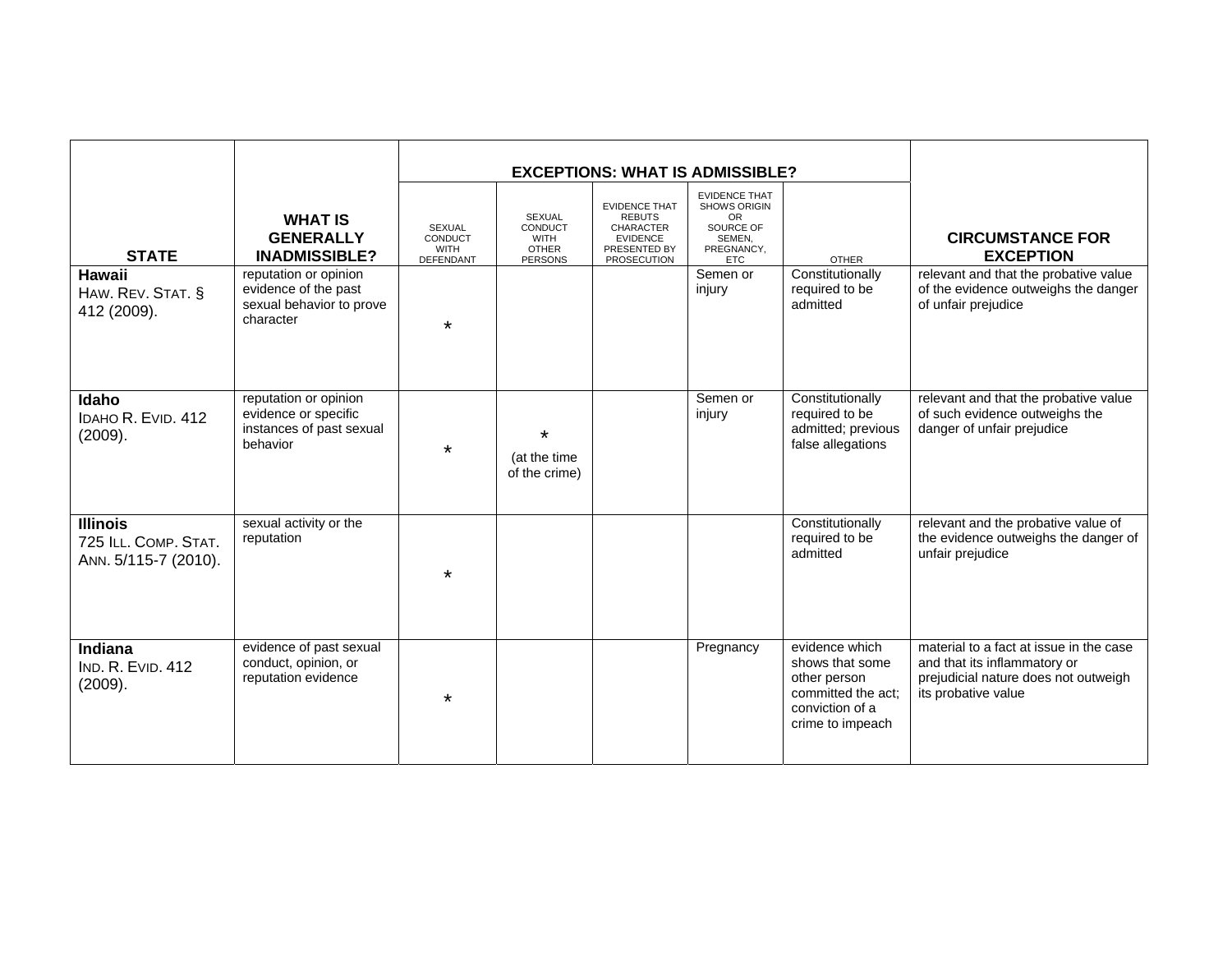| <b>STATE</b><br>lowa<br><b>IOWA R. EVID. 5.412</b><br>(2009). | <b>WHAT IS</b><br><b>GENERALLY</b><br><b>INADMISSIBLE?</b><br>evidence of a victim's<br>past sexual behavior,<br>reputation or opinion<br>evidence | <b>SEXUAL</b><br>CONDUCT<br><b>WITH</b><br>DEFENDANT<br>$\star$ | SEXUAL<br>CONDUCT<br><b>WITH</b><br><b>OTHER</b><br><b>PERSONS</b> | <b>EVIDENCE THAT</b><br><b>REBUTS</b><br><b>CHARACTER</b><br><b>EVIDENCE</b><br>PRESENTED BY<br><b>PROSECUTION</b> | <b>EXCEPTIONS: WHAT IS ADMISSIBLE?</b><br><b>EVIDENCE THAT</b><br>SHOWS ORIGIN<br><b>OR</b><br>SOURCE OF<br>SEMEN,<br>PREGNANCY,<br><b>ETC</b><br>semen or<br>injury | <b>OTHER</b><br>Constitutionally<br>required to be<br>admitted         | <b>CIRCUMSTANCE FOR</b><br><b>EXCEPTION</b><br>relevant and the probative value of<br>such evidence outweighs the danger<br>of unfair prejudice                                                                                                                                      |
|---------------------------------------------------------------|----------------------------------------------------------------------------------------------------------------------------------------------------|-----------------------------------------------------------------|--------------------------------------------------------------------|--------------------------------------------------------------------------------------------------------------------|----------------------------------------------------------------------------------------------------------------------------------------------------------------------|------------------------------------------------------------------------|--------------------------------------------------------------------------------------------------------------------------------------------------------------------------------------------------------------------------------------------------------------------------------------|
| <b>Kansas</b><br>KAN. STAT. ANN. §<br>21-3525 (2008).         | witness' previous sexual<br>conduct                                                                                                                |                                                                 |                                                                    | $\star$                                                                                                            |                                                                                                                                                                      |                                                                        | relevant and is not otherwise<br>inadmissible as evidence                                                                                                                                                                                                                            |
| Kentucky<br><b>KY. R. EVID. 412</b><br>(2009).                | Victim's sexual behavior<br>or sexual predisposition                                                                                               | $\star$                                                         |                                                                    | *                                                                                                                  | semen,<br>injury, or<br>other<br>physical<br>evidence                                                                                                                | any other<br>evidence directly<br>pertaining to the<br>offense charged | otherwise admissible under these<br>rules and its probative value<br>substantially outweighs the danger of<br>harm to any victim and of unfair<br>prejudice to any party; reputation<br>evidence is admissible only if it has<br>been placed in controversy by the<br>alleged victim |
| Louisiana<br>LA. CODE EVID. ANN.<br>ART. 412 (2009).          | evidence of a victim's<br>past sexual behavior,<br>reputation or opinion<br>evidence                                                               | $\star$                                                         |                                                                    |                                                                                                                    | semen or<br>injury (must<br>be within 72<br>hours of<br>offense)                                                                                                     |                                                                        | relevant and the probative value of<br>such evidence outweighs the danger<br>of unfair prejudice                                                                                                                                                                                     |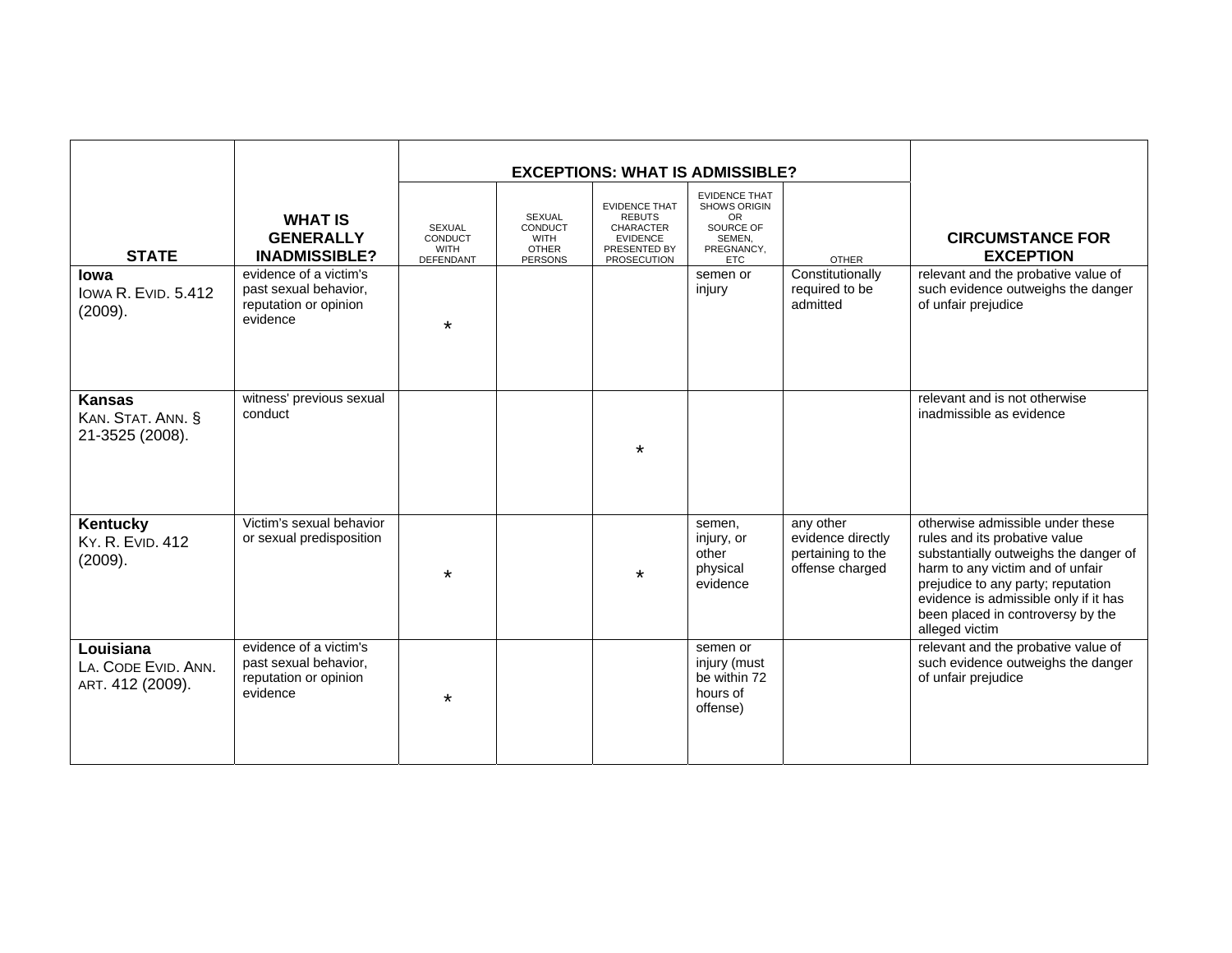| <b>STATE</b><br><b>Maine</b><br>ME. R. EVID. 412<br>(2009).              | <b>WHAT IS</b><br><b>GENERALLY</b><br><b>INADMISSIBLE?</b><br>reputation or opinion<br>evidence of past sexual<br>behavior | <b>SEXUAL</b><br>CONDUCT<br><b>WITH</b><br>DEFENDANT<br>$\ast$ | SEXUAL<br>CONDUCT<br><b>WITH</b><br><b>OTHER</b><br><b>PERSONS</b> | <b>EXCEPTIONS: WHAT IS ADMISSIBLE?</b><br><b>EVIDENCE THAT</b><br><b>REBUTS</b><br><b>CHARACTER</b><br><b>EVIDENCE</b><br>PRESENTED BY<br><b>PROSECUTION</b> | <b>EVIDENCE THAT</b><br><b>SHOWS ORIGIN</b><br>OR.<br>SOURCE OF<br>SEMEN,<br>PREGNANCY,<br><b>ETC</b><br>Semen or<br>injury | <b>OTHER</b><br>Constitutionally<br>required                                                                                                                 | <b>CIRCUMSTANCE FOR</b><br><b>EXCEPTION</b><br>probative value of such evidence on<br>a controverted issue outweighs the<br>danger of unfair prejudice, confusion<br>of the issues, misleading the jury and<br>unwarranted harm to the individual |
|--------------------------------------------------------------------------|----------------------------------------------------------------------------------------------------------------------------|----------------------------------------------------------------|--------------------------------------------------------------------|--------------------------------------------------------------------------------------------------------------------------------------------------------------|-----------------------------------------------------------------------------------------------------------------------------|--------------------------------------------------------------------------------------------------------------------------------------------------------------|---------------------------------------------------------------------------------------------------------------------------------------------------------------------------------------------------------------------------------------------------|
| <b>Maryland</b><br>MD. CODE ANN.,<br><b>CRIM. LAW § 3-319</b><br>(2009). | Evidence or opinion<br>evidence relating to a<br>victim's reputation for<br>chastity or abstinence                         | $\star$                                                        |                                                                    | $\star$                                                                                                                                                      | semen,<br>pregnancy,<br>disease, or<br>trauma                                                                               | supports a claim<br>that the victim has<br>an ulterior motive<br>to accuse the<br>defendant                                                                  | Specific instances of prior sexual<br>conduct are relevant, material to a<br>fact at issue, and inflammatory or<br>prejudicial nature of the evidence<br>does not outweigh its probative value                                                    |
| <b>Massachusetts</b><br>MASS, ANN. LAWS CH.<br>233, § 21B (2009).        | reputation of a victim's<br>sexual conduct.<br>Evidence of specific<br>instances of a victim's<br>sexual conduct           | $\star$                                                        |                                                                    |                                                                                                                                                              |                                                                                                                             | evidence of recent<br>conduct of the<br>victim alleged to<br>be the cause of<br>any physical<br>feature,<br>characteristic, or<br>condition of the<br>victim | weight and relevancy of said<br>evidence is sufficient to outweigh its<br>prejudicial effect to the victim                                                                                                                                        |
| Michigan<br>MICH. R. EVID. 404<br>(2009).                                | specific instances of the<br>victim's sexual conduct,<br>opinion, and reputation<br>evidence                               | $\star$                                                        |                                                                    |                                                                                                                                                              | semen,<br>pregnancy,<br>or disease                                                                                          |                                                                                                                                                              | material to a fact at issue in the case<br>and that its inflammatory or<br>prejudicial nature does not outweigh<br>its probative value                                                                                                            |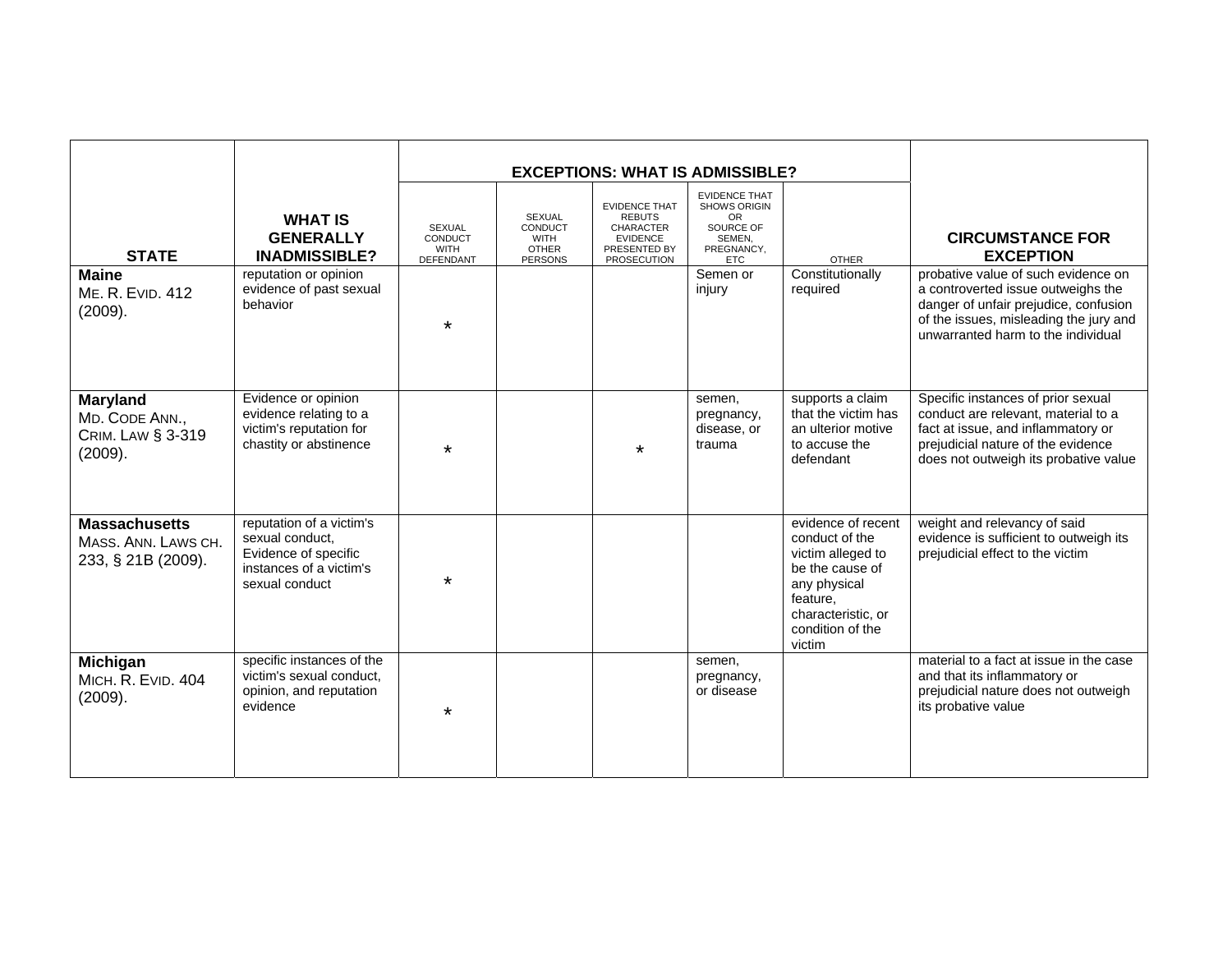|                                                            |                                                                                         |                                                                          |                                                                    | <b>EXCEPTIONS: WHAT IS ADMISSIBLE?</b>                                                                      |                                                                                                      |                                                                                                                                                                                                                                         |                                                                                                                                                                                                                            |
|------------------------------------------------------------|-----------------------------------------------------------------------------------------|--------------------------------------------------------------------------|--------------------------------------------------------------------|-------------------------------------------------------------------------------------------------------------|------------------------------------------------------------------------------------------------------|-----------------------------------------------------------------------------------------------------------------------------------------------------------------------------------------------------------------------------------------|----------------------------------------------------------------------------------------------------------------------------------------------------------------------------------------------------------------------------|
| <b>STATE</b>                                               | <b>WHAT IS</b><br><b>GENERALLY</b><br><b>INADMISSIBLE?</b>                              | <b>SEXUAL</b><br>CONDUCT<br><b>WITH</b><br>DEFENDANT                     | SEXUAL<br>CONDUCT<br><b>WITH</b><br><b>OTHER</b><br><b>PERSONS</b> | <b>EVIDENCE THAT</b><br><b>REBUTS</b><br><b>CHARACTER</b><br><b>EVIDENCE</b><br>PRESENTED BY<br>PROSECUTION | <b>EVIDENCE THAT</b><br><b>SHOWS ORIGIN</b><br>OR<br>SOURCE OF<br>SEMEN,<br>PREGNANCY,<br><b>ETC</b> | <b>OTHER</b>                                                                                                                                                                                                                            | <b>CIRCUMSTANCE FOR</b><br><b>EXCEPTION</b>                                                                                                                                                                                |
| <b>Minnesota</b><br>MINN. STAT. §<br>609.347 (2009).       | victim's previous sexual<br>conduct                                                     | $\star$                                                                  | $\star$                                                            |                                                                                                             | semen,<br>pregnancy,<br>or disease                                                                   | Evidence showing<br>a scheme or plan<br>of fabricated<br>allegations                                                                                                                                                                    | probative value of the evidence is not<br>substantially outweighed by its<br>inflammatory or prejudicial nature<br>and preponderance of the evidence<br>that the facts set out in the accused's<br>offer of proof are true |
| <b>Mississippi</b><br>MISS. CODE ANN. §<br>97-3-68 (2009). |                                                                                         |                                                                          |                                                                    |                                                                                                             |                                                                                                      | evidence of sexual<br>conduct of the<br>complaining<br>witness offered to<br>attack credibility                                                                                                                                         | Relevant and otherwise admissible                                                                                                                                                                                          |
| <b>Missouri</b><br>MO. REV. STAT. §<br>491.015 (2009).     | opinion and reputation<br>evidence and specific<br>instances of prior sexual<br>conduct | $\star$<br>(Reasonably<br>contemporary<br>with the date<br>of the crime) | $\star$                                                            |                                                                                                             | semen,<br>pregnancy or<br>disease                                                                    | Evidence of<br>immediate<br>surrounding<br>circumstances of<br>the alleged crime,<br>evidence of<br>previous chastity<br>of the complaining<br>witness in cases.<br>where, by statute,<br>previously chaste<br>character is<br>required | Relevancy                                                                                                                                                                                                                  |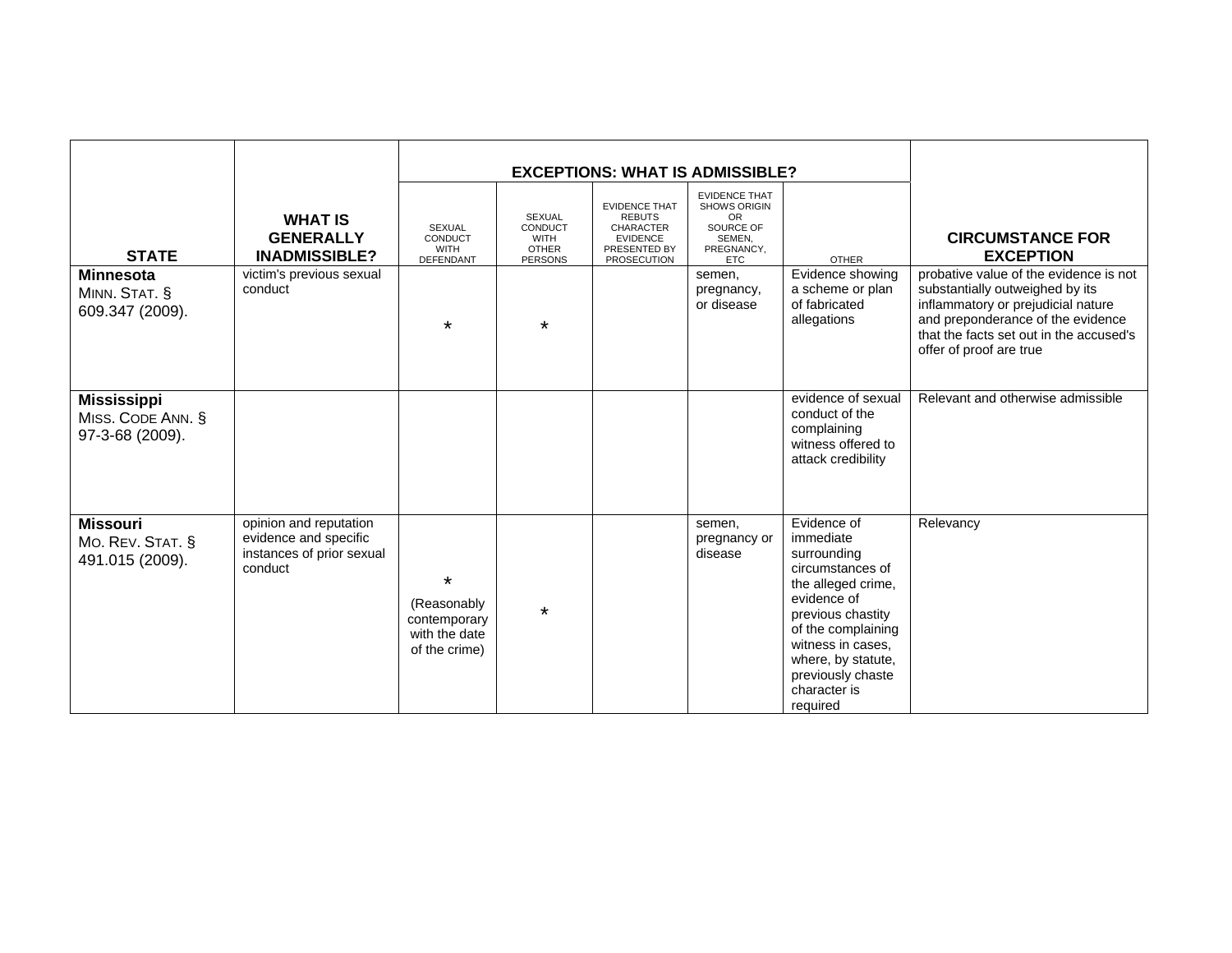| <b>STATE</b><br><b>Montana</b><br>MONT. CODE ANN. §<br>45-5-511 (2009). | <b>WHAT IS</b><br><b>GENERALLY</b><br><b>INADMISSIBLE?</b><br>evidence concerning the<br>sexual conduct of the<br>victim                  | <b>SEXUAL</b><br>CONDUCT<br><b>WITH</b><br>DEFENDANT | <b>SEXUAL</b><br>CONDUCT<br><b>WITH</b><br><b>OTHER</b><br><b>PERSONS</b> | <b>EVIDENCE THAT</b><br><b>REBUTS</b><br><b>CHARACTER</b><br><b>EVIDENCE</b><br>PRESENTED BY<br><b>PROSECUTION</b> | <b>EXCEPTIONS: WHAT IS ADMISSIBLE?</b><br><b>EVIDENCE THAT</b><br>SHOWS ORIGIN<br><b>OR</b><br>SOURCE OF<br>SEMEN.<br>PREGNANCY,<br><b>ETC</b><br>semen,<br>pregnancy,<br>or disease | <b>OTHER</b>                                                                                                    | <b>CIRCUMSTANCE FOR</b><br><b>EXCEPTION</b>                                                                                                                                          |
|-------------------------------------------------------------------------|-------------------------------------------------------------------------------------------------------------------------------------------|------------------------------------------------------|---------------------------------------------------------------------------|--------------------------------------------------------------------------------------------------------------------|--------------------------------------------------------------------------------------------------------------------------------------------------------------------------------------|-----------------------------------------------------------------------------------------------------------------|--------------------------------------------------------------------------------------------------------------------------------------------------------------------------------------|
|                                                                         |                                                                                                                                           | $\star$                                              |                                                                           |                                                                                                                    |                                                                                                                                                                                      |                                                                                                                 |                                                                                                                                                                                      |
| <b>Nebraska</b><br>NEB. REV. STAT. ANN.<br>§ 28-321 (2009).             | victim's past sexual<br>behavior                                                                                                          | $\star$<br>(showing<br>pattern of<br>conduct)        |                                                                           |                                                                                                                    | physical<br>evidence,<br>including but<br>not limited<br>to, semen,<br>injury, blood,<br>saliva, and<br>hair                                                                         |                                                                                                                 | Relevance                                                                                                                                                                            |
| <b>Nevada</b><br>NEV. REV. STAT. ANN.<br>§ 50.090 (2009).               | evidence of any previous<br>sexual conduct of the<br>victim                                                                               |                                                      |                                                                           | $\star$                                                                                                            |                                                                                                                                                                                      | evidence of any<br>previous sexual<br>conduct of the<br>victim of the crime<br>to prove the<br>victim's consent | relevant to the issue of consent and<br>probative value is substantially<br>outweighed by the danger of unfair<br>prejudice, of confusion of the issues<br>or of misleading the jury |
| <b>New Hampshire</b><br>N.H. EVID. RULE 412<br>(2009).                  | evidence of prior<br>consensual sexual<br>activity between the<br>victim and any person<br>other than the defendant<br>or manner of dress | $\star$                                              |                                                                           |                                                                                                                    |                                                                                                                                                                                      | Constitutionally<br>required                                                                                    | probative value in the context of the<br>case in issue outweighs its prejudicial<br>effect on the victim                                                                             |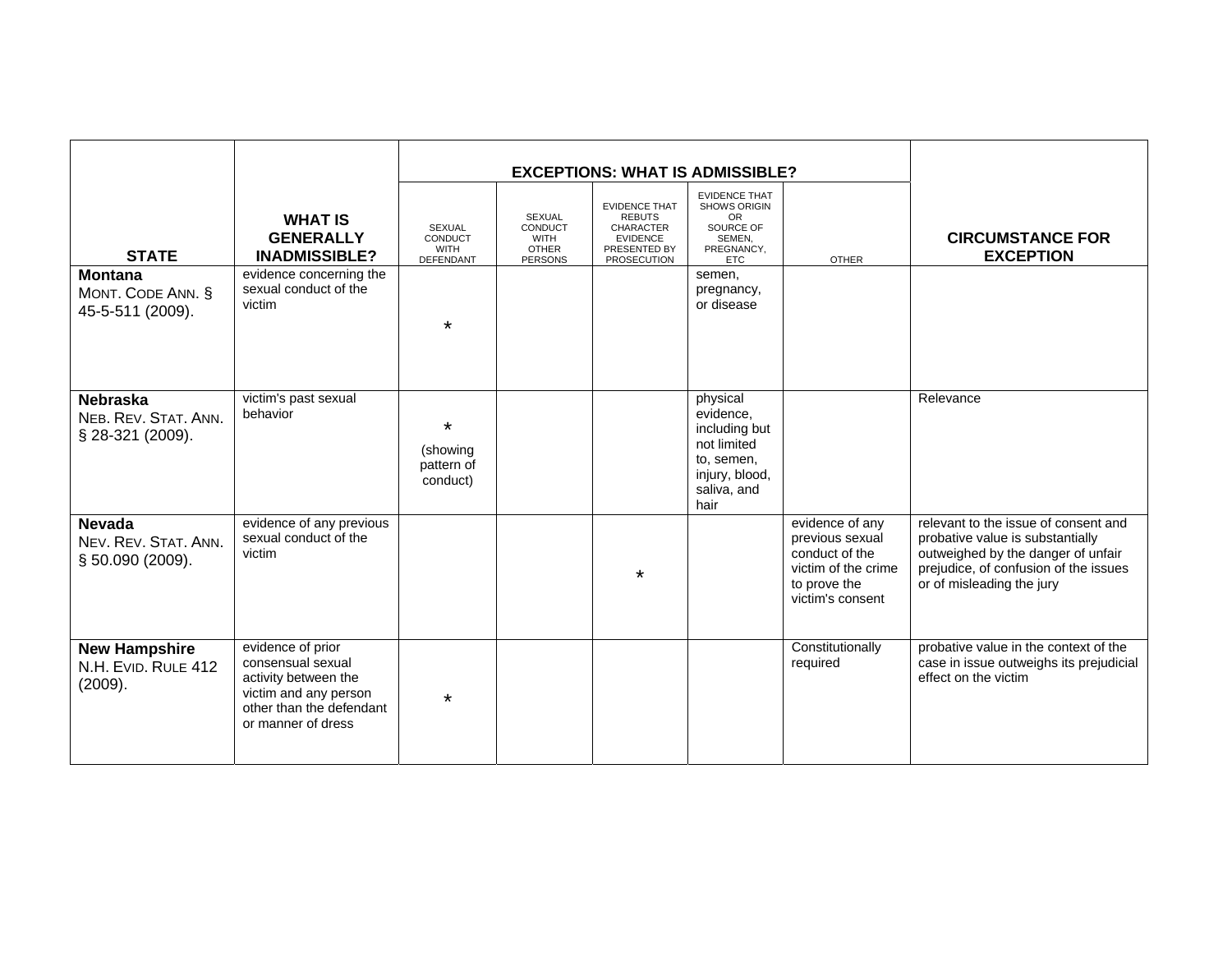|                                                                         |                                                                |                                                      |                                                                    | <b>EXCEPTIONS: WHAT IS ADMISSIBLE?</b>                                                                      |                                                                                               |                                                                                                                                                                                                   |                                                                                                                                                                                                                                                                                                  |
|-------------------------------------------------------------------------|----------------------------------------------------------------|------------------------------------------------------|--------------------------------------------------------------------|-------------------------------------------------------------------------------------------------------------|-----------------------------------------------------------------------------------------------|---------------------------------------------------------------------------------------------------------------------------------------------------------------------------------------------------|--------------------------------------------------------------------------------------------------------------------------------------------------------------------------------------------------------------------------------------------------------------------------------------------------|
| <b>STATE</b>                                                            | <b>WHAT IS</b><br><b>GENERALLY</b><br><b>INADMISSIBLE?</b>     | SEXUAL<br>CONDUCT<br><b>WITH</b><br><b>DEFENDANT</b> | SEXUAL<br>CONDUCT<br><b>WITH</b><br><b>OTHER</b><br><b>PERSONS</b> | <b>EVIDENCE THAT</b><br><b>REBUTS</b><br><b>CHARACTER</b><br><b>EVIDENCE</b><br>PRESENTED BY<br>PROSECUTION | <b>EVIDENCE THAT</b><br>SHOWS ORIGIN<br>OR<br>SOURCE OF<br>SEMEN,<br>PREGNANCY,<br><b>ETC</b> | <b>OTHER</b>                                                                                                                                                                                      | <b>CIRCUMSTANCE FOR</b><br><b>EXCEPTION</b>                                                                                                                                                                                                                                                      |
| <b>New Jersey</b><br>N.J. STAT. ANN.<br>§ 2C:14-7 (2009).               | victim's previous sexual<br>conduct; manner of<br>dress        | $\star$                                              |                                                                    |                                                                                                             | semen,<br>pregnancy or<br>disease                                                             |                                                                                                                                                                                                   | relevant and highly material and the<br>probative value of the evidence<br>offered substantially outweighs its<br>collateral nature or the probability<br>that its admission will create undue<br>prejudice, confusion of the issues, or<br>unwarranted invasion of the privacy<br>of the victim |
| <b>New Mexico</b><br>N.M. STAT. ANN. §<br>30-9-16 (2009).               | Opinion, reputation, and<br>evidence of past sexual<br>conduct |                                                      |                                                                    |                                                                                                             |                                                                                               |                                                                                                                                                                                                   | material to the case and inflammatory<br>or prejudicial nature does not<br>outweigh its probative value                                                                                                                                                                                          |
| <b>New York</b><br>N.Y. CRIM. PROC.<br>LAW § 60.42 (2009).              | victim's sexual conduct                                        | $\star$                                              |                                                                    | $\star$                                                                                                     | Semen or<br>pregnancy                                                                         | Victim's conviction<br>of a sexual<br>offense within 3<br>years                                                                                                                                   | relevant and admissible in the<br>interests of justice                                                                                                                                                                                                                                           |
| <b>North Carolina</b><br>N.C. GEN. STAT. §<br>8C-1, RULE<br>412 (2009). | sexual behavior of the<br>complainant                          | $\star$                                              |                                                                    |                                                                                                             |                                                                                               | specific instances<br>of sexual behavior<br>offered for the<br>purpose of<br>showing that the<br>act or acts<br>charged were not<br>committed by the<br>defendant;<br>evidence of a<br>pattern of | Relevance and not reputation or<br>opinion evidence                                                                                                                                                                                                                                              |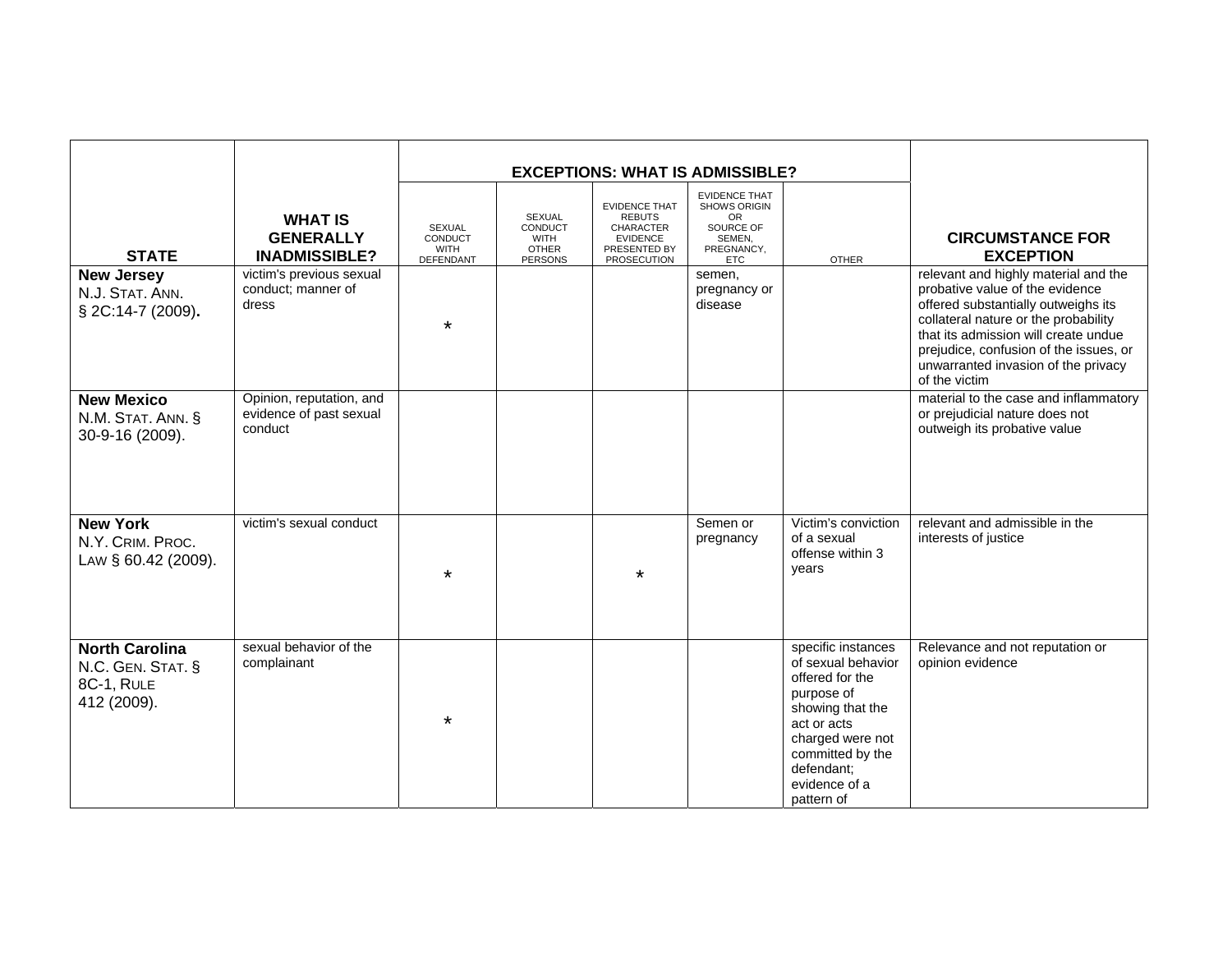|                                                                 |                                                                                                                                                                                  |                                                             |                                                                    | <b>EXCEPTIONS: WHAT IS ADMISSIBLE?</b>                                                               |                                                                                                      |                                                                                                                                                                                                |                                                                                                                           |
|-----------------------------------------------------------------|----------------------------------------------------------------------------------------------------------------------------------------------------------------------------------|-------------------------------------------------------------|--------------------------------------------------------------------|------------------------------------------------------------------------------------------------------|------------------------------------------------------------------------------------------------------|------------------------------------------------------------------------------------------------------------------------------------------------------------------------------------------------|---------------------------------------------------------------------------------------------------------------------------|
| <b>STATE</b>                                                    | <b>WHAT IS</b><br><b>GENERALLY</b><br><b>INADMISSIBLE?</b>                                                                                                                       | <b>SEXUAL</b><br>CONDUCT<br><b>WITH</b><br><b>DEFENDANT</b> | SEXUAL<br>CONDUCT<br><b>WITH</b><br><b>OTHER</b><br><b>PERSONS</b> | <b>EVIDENCE THAT</b><br><b>REBUTS</b><br>CHARACTER<br><b>EVIDENCE</b><br>PRESENTED BY<br>PROSECUTION | <b>EVIDENCE THAT</b><br>SHOWS ORIGIN<br><b>OR</b><br>SOURCE OF<br>SEMEN,<br>PREGNANCY,<br><b>ETC</b> | <b>OTHER</b>                                                                                                                                                                                   | <b>CIRCUMSTANCE FOR</b><br><b>EXCEPTION</b>                                                                               |
|                                                                 |                                                                                                                                                                                  |                                                             |                                                                    |                                                                                                      |                                                                                                      | behavior showing<br>consent; expert<br>psychological or<br>psychiatric opinion<br>that the<br>complainant<br>fantasized or<br>invented the act or<br>acts charged                              |                                                                                                                           |
| <b>North Dakota</b><br>N.D. R. EVID. 412<br>(2009).             | Victim's sexual behavior<br>or sexual predisposition                                                                                                                             | $\star$                                                     |                                                                    |                                                                                                      | semen,<br>injury, or<br>other<br>physical<br>evidence                                                | evidence the<br>exclusion of which<br>would violate the<br>constitutional<br>rights of the<br>defendant                                                                                        |                                                                                                                           |
| Ohio<br>OHIO REV. CODE<br>ANN.<br>§ 2907.02(D)(E)(F)<br>(2009). | specific instances of the<br>victim's sexual activity,<br>opinion evidence of the<br>victim's sexual activity,<br>and reputation evidence;<br>character or trait of<br>character | $\star$                                                     |                                                                    | $\star$                                                                                              | semen,<br>pregnancy,<br>or disease                                                                   |                                                                                                                                                                                                | material to a fact at issue in the case<br>and inflammatory or prejudicial<br>nature does not outweigh probative<br>value |
| <b>Oklahoma</b><br>OKLA. STAT. ANN. TIT.<br>12, § 2412 (2009).  | Evidence of reputation or<br>opinion specific<br>instances of sexual<br>behavior                                                                                                 | $\star$                                                     |                                                                    |                                                                                                      | semen,<br>pregnancy,<br>disease or<br>injury                                                         | <b>False allegations</b><br>of sexual<br>offenses; Similar<br>sexual acts in the<br>presence of the<br>accused with<br>persons other<br>than the accused<br>which occurs at<br>the time of the |                                                                                                                           |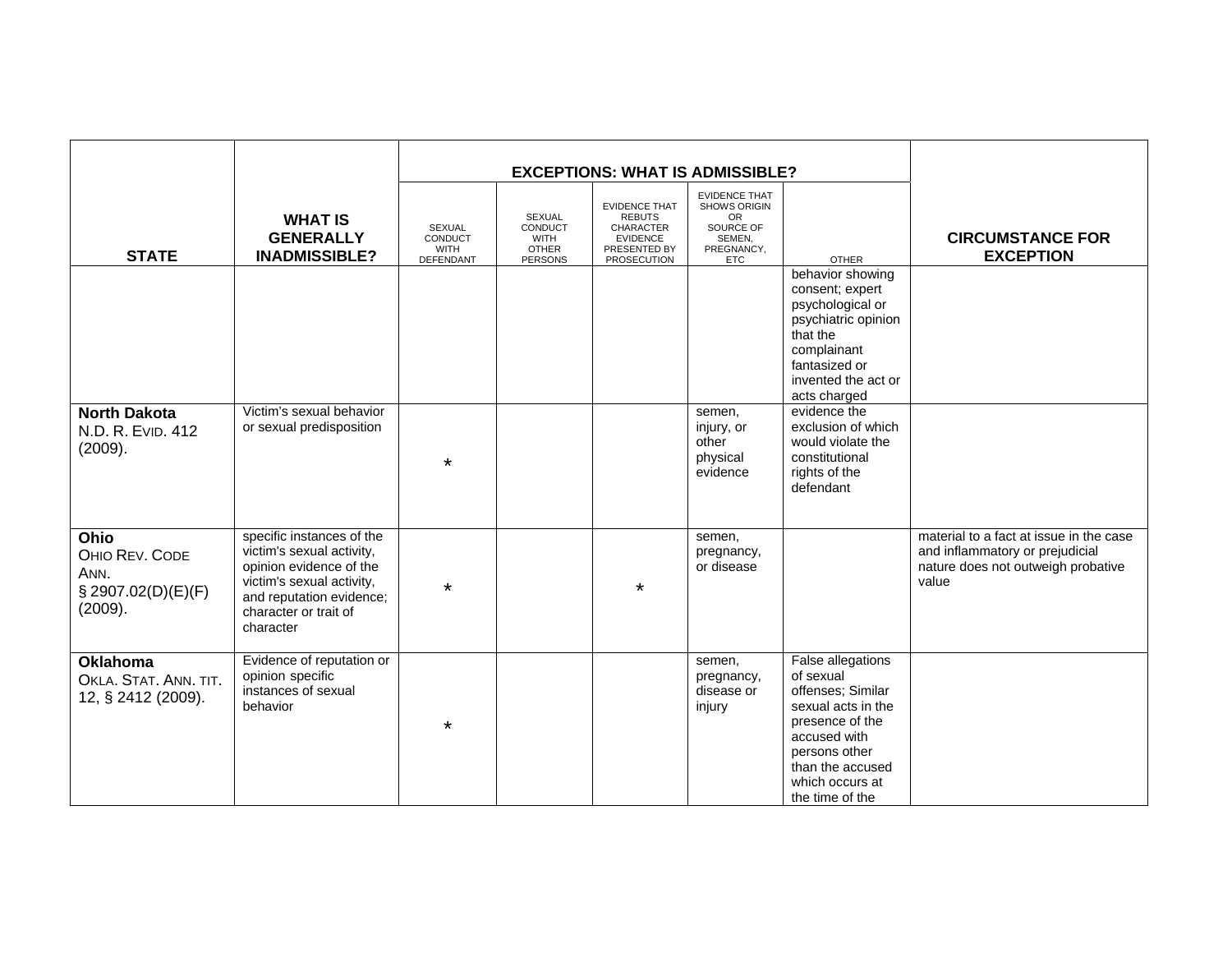|                                                              |                                                                                                                      |                                               | <b>EXCEPTIONS: WHAT IS ADMISSIBLE?</b>                      |                                                                                                             |                                                                                                             |                                                                                                                                                                                                    |                                                                                                 |
|--------------------------------------------------------------|----------------------------------------------------------------------------------------------------------------------|-----------------------------------------------|-------------------------------------------------------------|-------------------------------------------------------------------------------------------------------------|-------------------------------------------------------------------------------------------------------------|----------------------------------------------------------------------------------------------------------------------------------------------------------------------------------------------------|-------------------------------------------------------------------------------------------------|
| <b>STATE</b>                                                 | <b>WHAT IS</b><br><b>GENERALLY</b><br><b>INADMISSIBLE?</b>                                                           | SEXUAL<br>CONDUCT<br><b>WITH</b><br>DEFENDANT | SEXUAL<br>CONDUCT<br><b>WITH</b><br><b>OTHER</b><br>PERSONS | <b>EVIDENCE THAT</b><br><b>REBUTS</b><br>CHARACTER<br><b>EVIDENCE</b><br>PRESENTED BY<br><b>PROSECUTION</b> | <b>EVIDENCE THAT</b><br><b>SHOWS ORIGIN</b><br><b>OR</b><br>SOURCE OF<br>SEMEN,<br>PREGNANCY,<br><b>ETC</b> | <b>OTHER</b>                                                                                                                                                                                       | <b>CIRCUMSTANCE FOR</b><br><b>EXCEPTION</b>                                                     |
|                                                              |                                                                                                                      |                                               |                                                             |                                                                                                             |                                                                                                             | event giving rise<br>to the sexual<br>offense alleged                                                                                                                                              |                                                                                                 |
| Oregon<br>OR. REV. STAT.<br>§ 40.210 (2007).                 | evidence of a victim's<br>past sexual behavior;<br>Reputation or opinion<br>evidence; manner of<br>dress             |                                               |                                                             |                                                                                                             |                                                                                                             | Relates to the<br>motive or bias of<br>the alleged victim;<br>Is necessary to<br>rebut or explain<br>scientific or<br>medical evidence<br>offered by the<br>state;<br>constitutionally<br>required | relevant and the probative value of<br>the evidence outweighs the danger of<br>unfair prejudice |
| Pennsylvania<br>18 PA. CONS. STAT.<br>ANN. § 3104 (2009).    | specific instances of the<br>alleged victim's past<br>sexual conduct, opinion<br>evidence and reputation<br>evidence | $\star$                                       |                                                             |                                                                                                             |                                                                                                             |                                                                                                                                                                                                    | Relevance and admissibility                                                                     |
| <b>Rhode Island</b><br>R.I. GEN. LAWS § 11-<br>37-13 (2009). | sexual activities with<br>other persons                                                                              | *                                             |                                                             |                                                                                                             |                                                                                                             |                                                                                                                                                                                                    | Admissibility                                                                                   |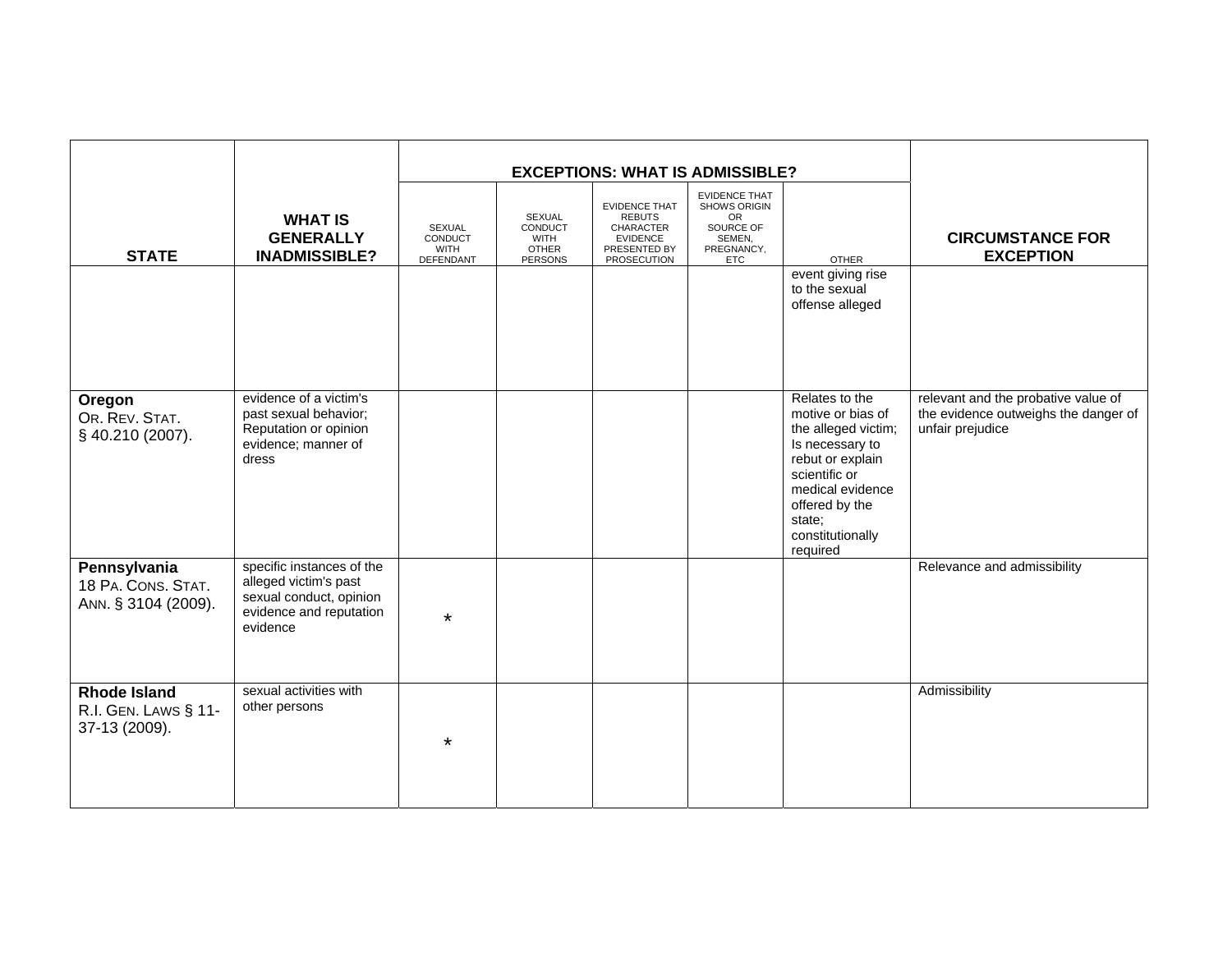|                                                                  |                                                                                                                                                                             |                                                             | <b>EXCEPTIONS: WHAT IS ADMISSIBLE?</b>                             |                                                                                                                    |                                                                                                       |                                                                                                                                                                      |                                                                                                                                                                                                             |
|------------------------------------------------------------------|-----------------------------------------------------------------------------------------------------------------------------------------------------------------------------|-------------------------------------------------------------|--------------------------------------------------------------------|--------------------------------------------------------------------------------------------------------------------|-------------------------------------------------------------------------------------------------------|----------------------------------------------------------------------------------------------------------------------------------------------------------------------|-------------------------------------------------------------------------------------------------------------------------------------------------------------------------------------------------------------|
| <b>STATE</b>                                                     | <b>WHAT IS</b><br><b>GENERALLY</b><br><b>INADMISSIBLE?</b>                                                                                                                  | <b>SEXUAL</b><br>CONDUCT<br><b>WITH</b><br><b>DEFENDANT</b> | SEXUAL<br>CONDUCT<br><b>WITH</b><br><b>OTHER</b><br><b>PERSONS</b> | <b>EVIDENCE THAT</b><br><b>REBUTS</b><br><b>CHARACTER</b><br><b>EVIDENCE</b><br>PRESENTED BY<br><b>PROSECUTION</b> | <b>EVIDENCE THAT</b><br><b>SHOWS ORIGIN</b><br>OR.<br>SOURCE OF<br>SEMEN,<br>PREGNANCY.<br><b>ETC</b> | <b>OTHER</b>                                                                                                                                                         | <b>CIRCUMSTANCE FOR</b><br><b>EXCEPTION</b>                                                                                                                                                                 |
| <b>South Carolina</b><br>S.C. CODE ANN.<br>§ 16-3-659.1 (2008).  | specific instances of the<br>victim's sexual conduct,<br>opinion evidence and<br>reputation evidence                                                                        | $\star$                                                     |                                                                    |                                                                                                                    | semen,<br>pregnancy,<br>or disease                                                                    | specific instances<br>of sexual activity<br>which would<br>constitute adultery                                                                                       | relevant to a material fact and issue<br>in the case and that its inflammatory<br>or prejudicial nature does not<br>outweigh its probative value                                                            |
| <b>South Dakota</b><br>S.D. CODIFIED LAWS<br>§ 23A-22-15 (2009). | specific instances of a<br>victim's prior sexual<br>conduct                                                                                                                 |                                                             |                                                                    |                                                                                                                    |                                                                                                       |                                                                                                                                                                      | relevancy and materiality                                                                                                                                                                                   |
| <b>Tennessee</b><br>TENN. EVID. RULE<br>412 (2009).              | Evidence of specific<br>instances of a victim's<br>sexual behavior:<br>reputation and opinion<br>evidence                                                                   | $\star$                                                     | $\star$                                                            | $\star$                                                                                                            | semen,<br>injury,<br>disease, or<br>knowledge of<br>sexual<br>matters                                 | Required by the<br>Tennessee or<br><b>United States</b><br>Constitution                                                                                              | If with a person other than accused,<br>must show pattern of behavior<br>proving consent or rebut medical<br>evidence<br>Probative value of the evidence<br>outweighs its unfair prejudice to the<br>victim |
| <b>Texas</b><br><b>TEX. R. EVID. 412</b><br>(2009).              | reputation or opinion<br>evidence of the past<br>sexual behavior of an<br>alleged victim of such<br>crime is not admissible:<br>specific instances<br>presumed inadmissible | $\star$                                                     |                                                                    |                                                                                                                    |                                                                                                       | necessary to rebut<br>or explain<br>scientific or<br>medical evidence:<br>relates to the<br>motive or bias of<br>the alleged victim;<br>constitutionally<br>required | probative value outweighs the danger<br>of unfair prejudice                                                                                                                                                 |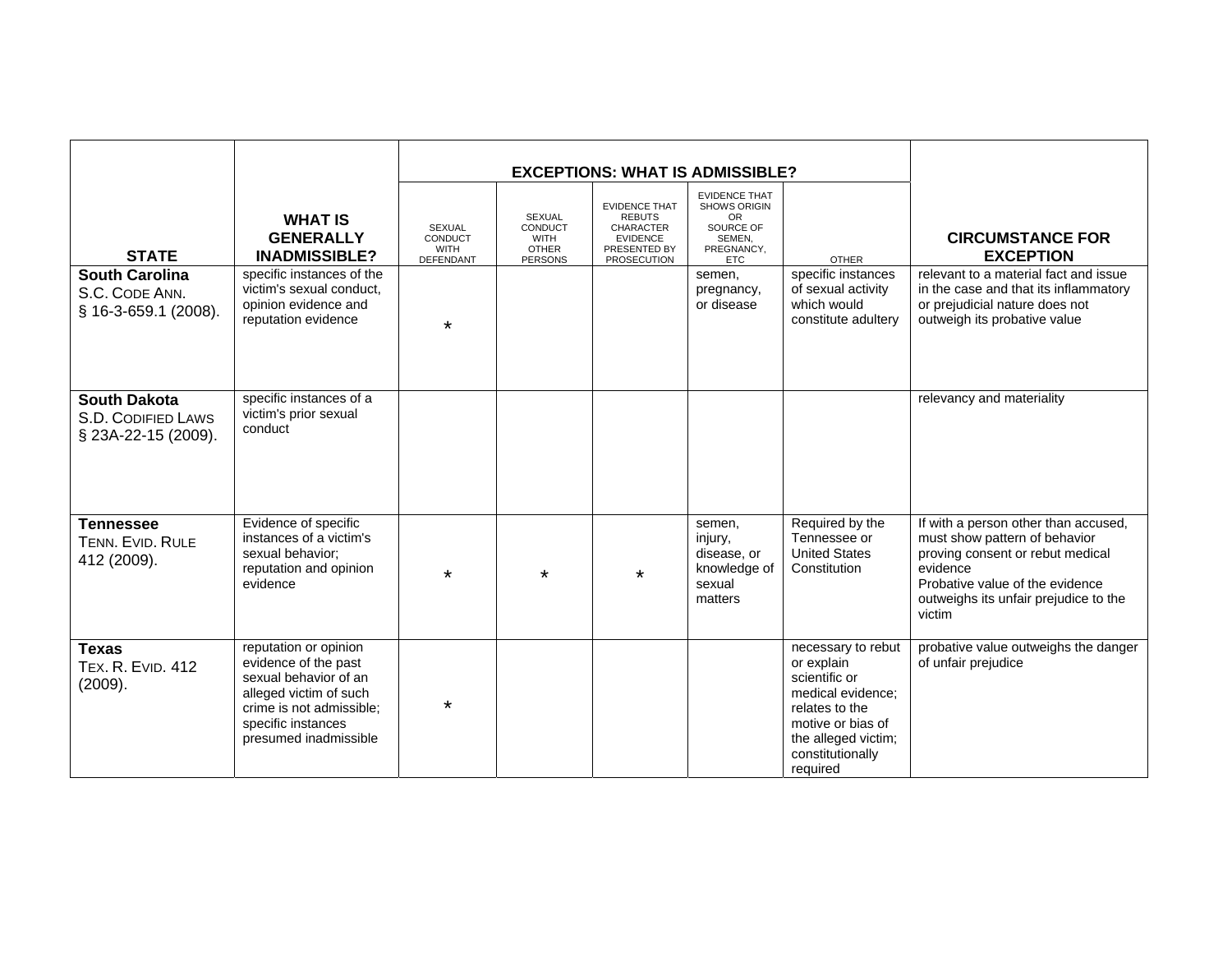| <b>STATE</b><br><b>Utah</b><br>UTAH R. EVID. 412<br>(2009).  | <b>WHAT IS</b><br><b>GENERALLY</b><br><b>INADMISSIBLE?</b><br>other sexual behavior;<br>sexual predisposition                                                   | SEXUAL<br>CONDUCT<br><b>WITH</b><br><b>DEFENDANT</b><br>$\star$ | SEXUAL<br>CONDUCT<br><b>WITH</b><br><b>OTHER</b><br><b>PERSONS</b> | <b>EVIDENCE THAT</b><br><b>REBUTS</b><br><b>CHARACTER</b><br><b>EVIDENCE</b><br>PRESENTED BY<br><b>PROSECUTION</b><br>$\star$ | <b>EXCEPTIONS: WHAT IS ADMISSIBLE?</b><br><b>EVIDENCE THAT</b><br>SHOWS ORIGIN<br><b>OR</b><br>SOURCE OF<br>SEMEN,<br>PREGNANCY,<br><b>ETC</b><br>semen,<br>injury, or<br>other<br>physical | <b>OTHER</b><br>Constitutionally<br>required | <b>CIRCUMSTANCE FOR</b><br><b>EXCEPTION</b>                                                                                                                                                                                                                           |
|--------------------------------------------------------------|-----------------------------------------------------------------------------------------------------------------------------------------------------------------|-----------------------------------------------------------------|--------------------------------------------------------------------|-------------------------------------------------------------------------------------------------------------------------------|---------------------------------------------------------------------------------------------------------------------------------------------------------------------------------------------|----------------------------------------------|-----------------------------------------------------------------------------------------------------------------------------------------------------------------------------------------------------------------------------------------------------------------------|
| <b>Vermont</b><br>VT. STAT. ANN. tit. 13,<br>§ 3255 (2009).  | Opinion or reputation<br>evidence prohibited;<br>evidence of prior sexual<br>conduct presumed<br>inadmissible                                                   | $\star$                                                         |                                                                    |                                                                                                                               | evidence<br>semen,<br>pregnancy or<br>disease                                                                                                                                               | Prior false<br>allegations                   | Materiality, credibility, probative<br>value                                                                                                                                                                                                                          |
| Virginia<br>VA. CODE ANN. §<br>18.2-67.7 (2009).             | general reputation or<br>opinion evidence of the<br>complaining witness's<br>unchaste character or<br>prior sexual conduct;<br>specific instances of<br>conduct | $\star$<br>(reasonably<br>proximate<br>time period)             |                                                                    | $\star$                                                                                                                       |                                                                                                                                                                                             | motive to fabricate<br>the charge            | Relevance                                                                                                                                                                                                                                                             |
| Washington<br>WASH, REV. CODE<br>ANN. § 9A.44.020<br>(2009). | marital history, divorce<br>history, or general<br>reputation for<br>promiscuity, nonchastity,<br>or sexual mores                                               | $\star$                                                         |                                                                    | $\star$                                                                                                                       |                                                                                                                                                                                             |                                              | Materiality and relevancy; probative<br>value is substantially outweighed by<br>the probability that its admission will<br>create a substantial danger of undue<br>prejudice; and that exclusion would<br>result in denial of substantial justice<br>to the defendant |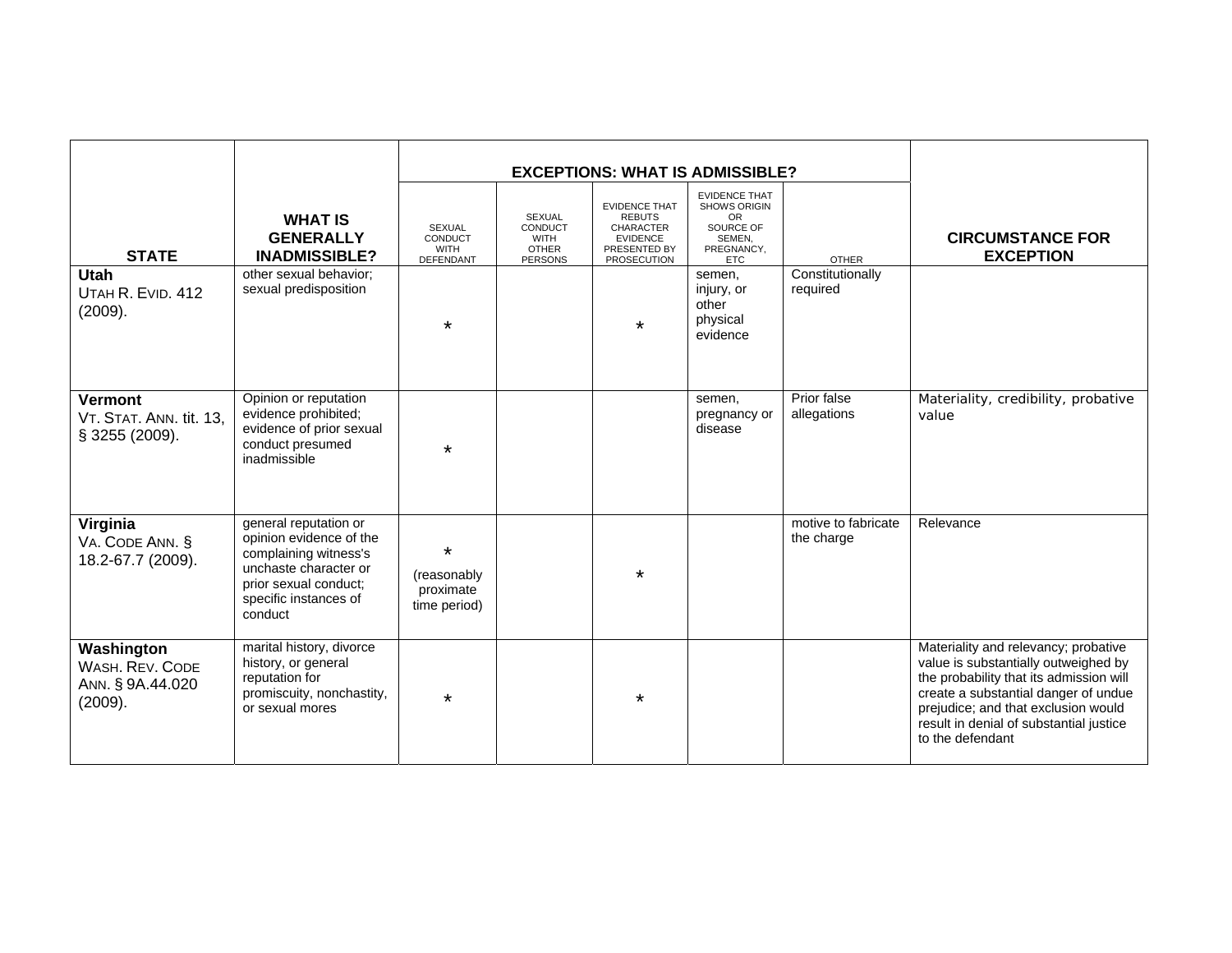|                                                                |                                                                                                                                                                                |                                                      | <b>EXCEPTIONS: WHAT IS ADMISSIBLE?</b>                             |                                                                                                                    |                                                                                                      |                                                      |                                                                                                                                                 |
|----------------------------------------------------------------|--------------------------------------------------------------------------------------------------------------------------------------------------------------------------------|------------------------------------------------------|--------------------------------------------------------------------|--------------------------------------------------------------------------------------------------------------------|------------------------------------------------------------------------------------------------------|------------------------------------------------------|-------------------------------------------------------------------------------------------------------------------------------------------------|
| <b>STATE</b>                                                   | <b>WHAT IS</b><br><b>GENERALLY</b><br><b>INADMISSIBLE?</b>                                                                                                                     | <b>SEXUAL</b><br>CONDUCT<br><b>WITH</b><br>DEFENDANT | SEXUAL<br>CONDUCT<br><b>WITH</b><br><b>OTHER</b><br><b>PERSONS</b> | <b>EVIDENCE THAT</b><br><b>REBUTS</b><br><b>CHARACTER</b><br><b>EVIDENCE</b><br>PRESENTED BY<br><b>PROSECUTION</b> | <b>EVIDENCE THAT</b><br>SHOWS ORIGIN<br><b>OR</b><br>SOURCE OF<br>SEMEN,<br>PREGNANCY,<br><b>ETC</b> | <b>OTHER</b>                                         | <b>CIRCUMSTANCE FOR</b><br><b>EXCEPTION</b>                                                                                                     |
| <b>West Virginia</b><br>W. VA. CODE ANN.<br>§ 61-8B-11 (2009). | specific instances of the<br>victim's sexual conduct,<br>opinion evidence of the<br>victim's sexual conduct<br>and reputation evidence                                         | $\star$                                              |                                                                    | $\star$                                                                                                            |                                                                                                      |                                                      | Relevancy                                                                                                                                       |
| <b>Wisconsin</b><br>WIS. STAT. ANN.<br>§ 972.11 (2009).        | prior sexual conduct or<br>opinions of the witness's<br>prior sexual conduct and<br>reputation; manner of<br>dress                                                             | $\star$                                              |                                                                    |                                                                                                                    | semen,<br>pregnancy or<br>disease                                                                    | prior untruthful<br>allegations of<br>sexual assault | Manner of dress may be allowed if<br>probative value outweighs danger of<br>unfair prejudice, confusion of the<br>issues or misleading the jury |
| Wyoming<br>WYO. STAT. ANN.<br>§ 6-2-312 (2009).                | prior sexual conduct of<br>the victim, reputation<br>evidence or opinion<br>evidence as to the<br>character of the victim                                                      | $\star$                                              |                                                                    |                                                                                                                    |                                                                                                      |                                                      | probative value of the evidence<br>substantially outweighs the<br>probability that its admission will<br>create prejudice                       |
| Federal<br>Fed. R. Evid. 412.                                  | Evidence offered to<br>prove that any alleged<br>victim engaged in other<br>sexual behavior;<br>Evidence offered to<br>prove any alleged<br>victim's sexual<br>predisposition. | $\star$                                              |                                                                    |                                                                                                                    | semen, injury<br>or other<br>physical<br>evidence                                                    | Constitutionally<br>required                         |                                                                                                                                                 |